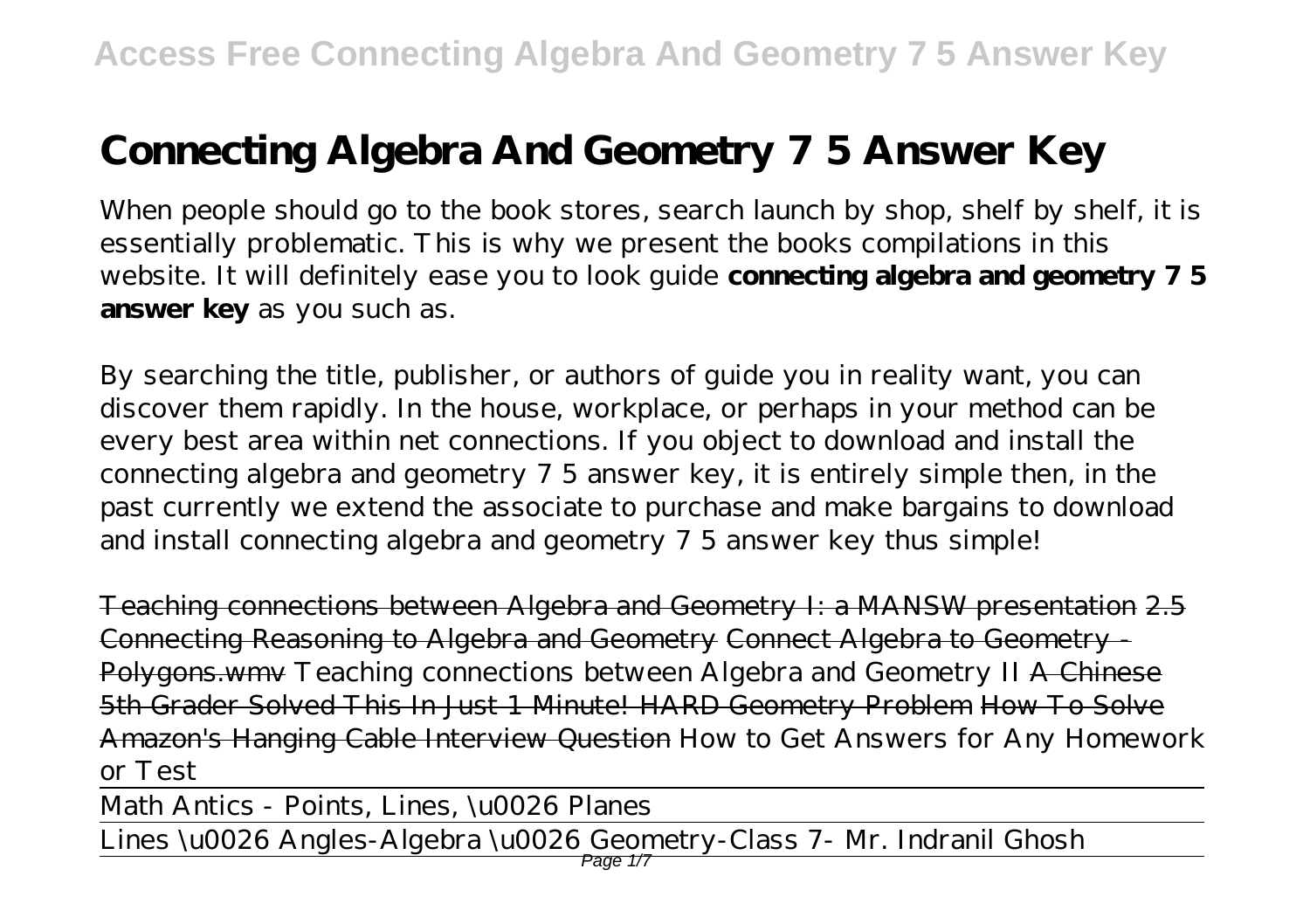Exterior Angle Theorem For Triangles, Practice Problems - Geometry Algebra Basics: Graphing On The Coordinate Plane - Math Antics College Algebra Introduction Review - Basic Overview, Study Guide, Examples \u0026 Practice Problems The Math Needed for Computer Science Algebra 2 - The Geometry of Quadratic Systems (Part 7) How to Plot Points on the X Y Coordinate System , Intermediate Algebra , Lesson 56 Math Antics - Angle Basics **THESE APPS WILL DO YOUR HOMEWORK FOR YOU!!! GET THEM NOW / HOMEWORK ANSWER KEYS / FREE APPS** Connecting Algebra And Geometry 7

Unit 7: Connecting Algebra and Geometry through Coordinates. In thie unit, Students investigate pairs of lines that are known to be parallel or perpendicular to each other and discover that their...

Unit 7: Connecting Algebra and Geometry through ...

This Module 7: Connecting Algebra and Geometry Unit is suitable for 8th - 10th Grade. The coordinate plane links key geometry and algebra concepts in this approachable but rigorous unit. The class starts by developing the distance formula from the Pythagorean Theorem, then moves to applications of slope.

Module 7: Connecting Algebra and Geometry Unit for 8th ...

Name: Connecting Algebra and Geometry 7.2 Ready, Go! Ready Topic: Graphing lines. The graph at the right is of the line . 1. On the same grid, graph a parallel line that is 4 units below it. Dashed line at right 2. Write the equation of the new line. 3.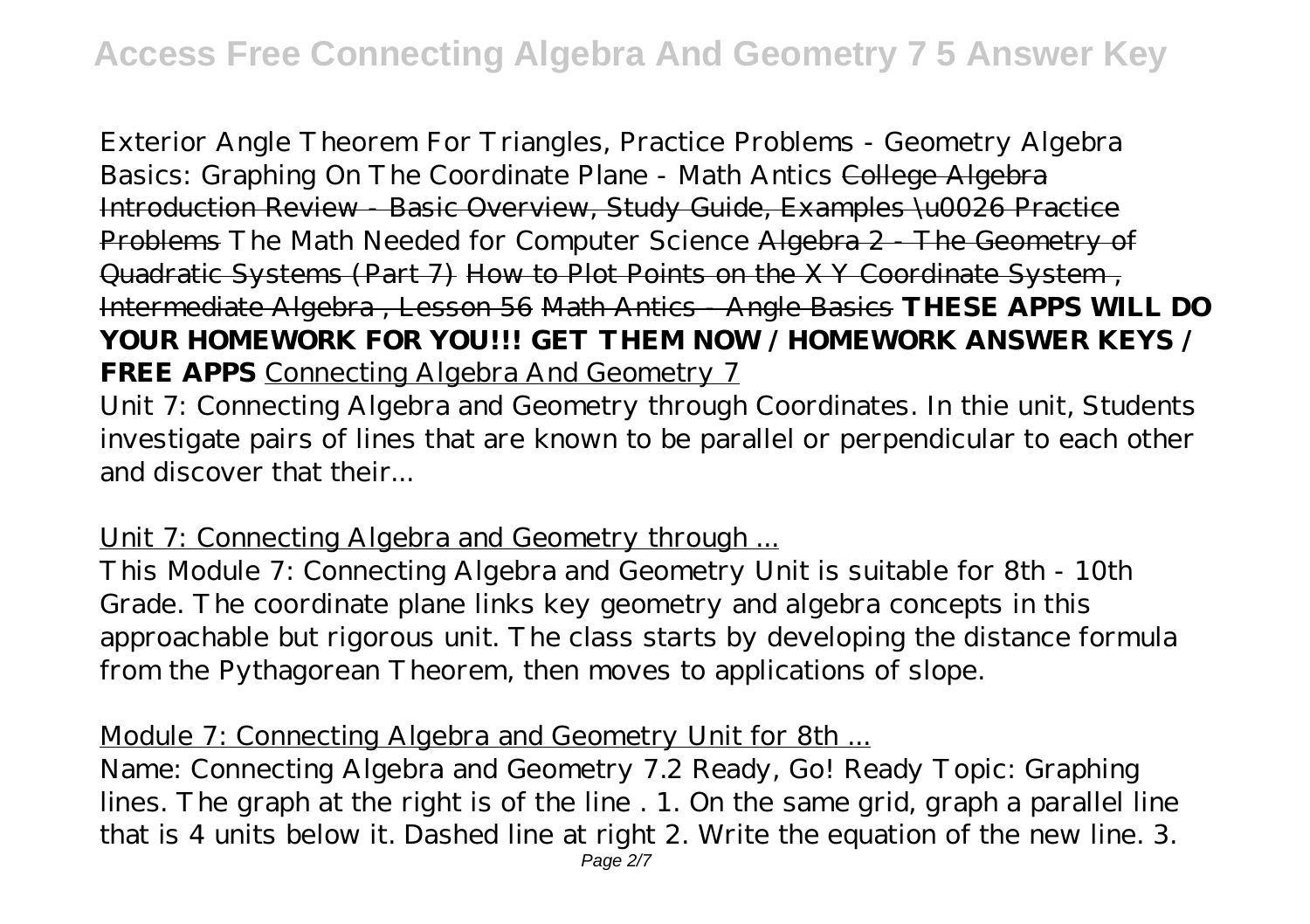Write the y-intercept of the new line as an ordered pair. 4.

Name: Connecting Algebra and Geometry 7.1 Set, Go! Set connecting-algebra-and-geometry-7-4-answer-key-free-download 2/4 Downloaded from liceolefilandiere.it on December 17, 2020 by guest rigorous unit. The class starts by developing the distance formula from the Pythagorean Theorem, then moves to applications of slope.

Connecting Algebra And Geometry 7 4 Answer Key Free ... Name:& ConnectingAlgebraandGeometry& 7.1\$ ©2012""Mathematics"Vision"Project|"MV P" In"partnership"with"the"Utah"State"Office"of"Education""" Licensedunder ...

Secondary One Mathematics: An Integrated Approach Module 7 ... connecting algebra and geometry 7 5 answer key download and numerous book collections from fictions to scientific research in any way. in the middle of them is this connecting algebra and geometry 7 5 answer key download that can be your partner. Secondary One Mathematics: An Integrated

Connecting Algebra And Geometry 7 5 Answer Key Download ... CONNECTING ALGEBRA AND GEOMETRY 8.1 Go the Distance – A Develop Understanding Task Using coordinates to find distances and determine the perimeter Page 3/7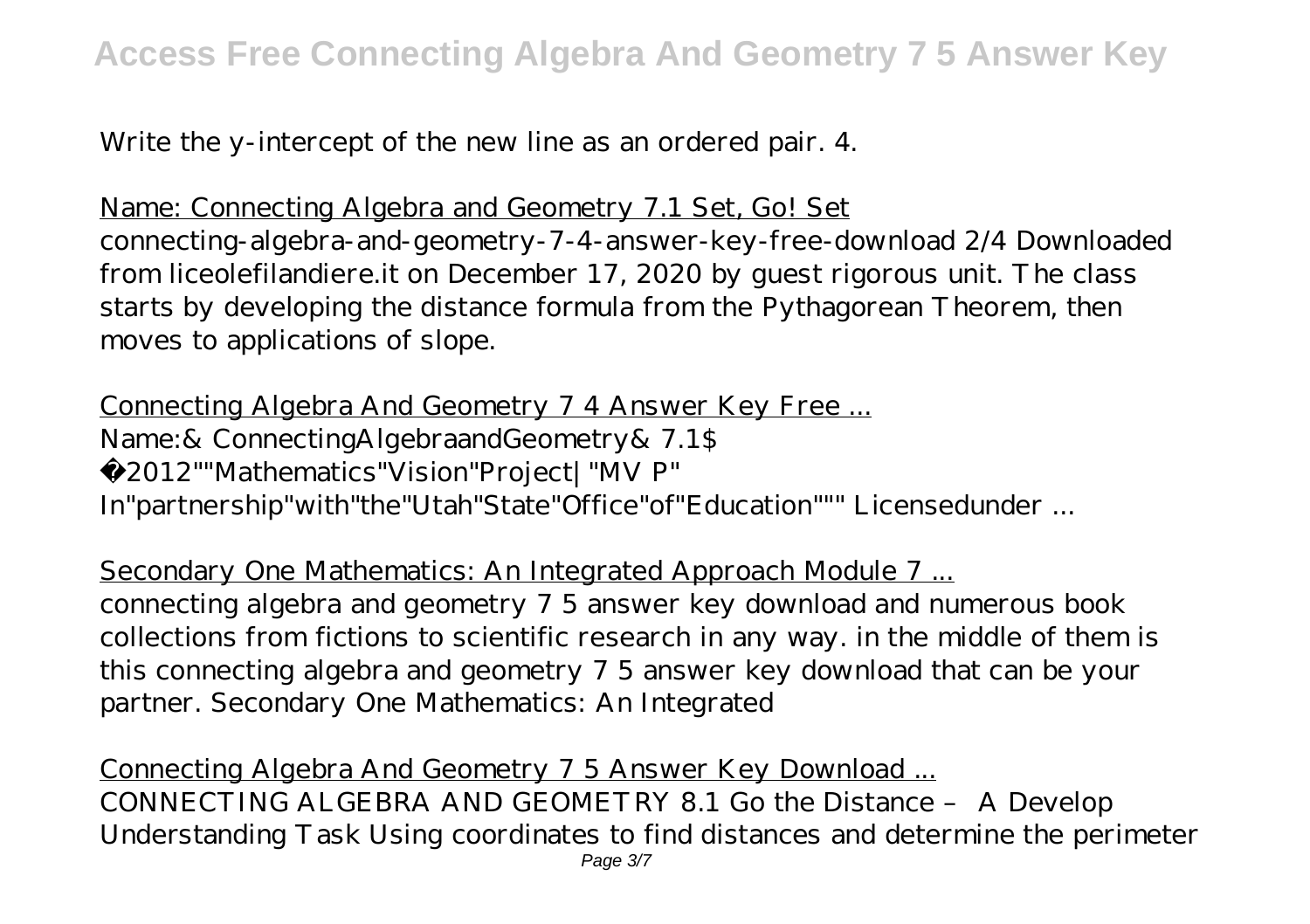of geometric shapes (G.GPE.7) READY, SET, GO Homework: Connecting Algebra and Geometry 8.1 8.2 Slippery Slopes – A Solidify Understanding Task

Connecting Algebra & Geometry - Free Kids Books

Connecting Algebra and Geometry. Practice Write the equation of a line parallel and a line perpendicular to the given equation 1 9. 1 ( 3,4) 3 10. 4 2 ( 8, 3) 2 11. 1 ( 6,1) 3 5 12. 3 (10, 3)  $2 y x y x y x y x y x = + ...$ 

2-Parallel and Perpendicular Practice.pdf - Connecting ... ©2012 MathematicsVisionProject"|M VP" In"partnership"with"the"Utah"State"Office"of"Education""" Licensedunder(theCreativeCommons(Attribution4 ...

Secondary One Mathematics: An Integrated Approach Module 7 ... GSE Geometry Support Unit 7 – Connecting Algebra & Geometry 7.7 - Review Decide whether Point A is INSIDE, OUTSIDE or ON the circle. LENGTH OF CP (RADIUS) LENGTH OF CA IN/OUT/ON 2 3 2 P C A 6,3 3, 1 1, 4 P C A 3,4 5,7 6,1 P C A 3,0 2,3 3, 4 P C A 1 2 6 P C A

Name: Date: Connecting Algebra & Geometry through ... Unit 7- Functions and Models; Unit 8- Descriptive Statistics; Unit 9- Connecting Algebra and Geometry; Unit 10- Math 8- Geometry; Unit 11- Math 8- Statistics; High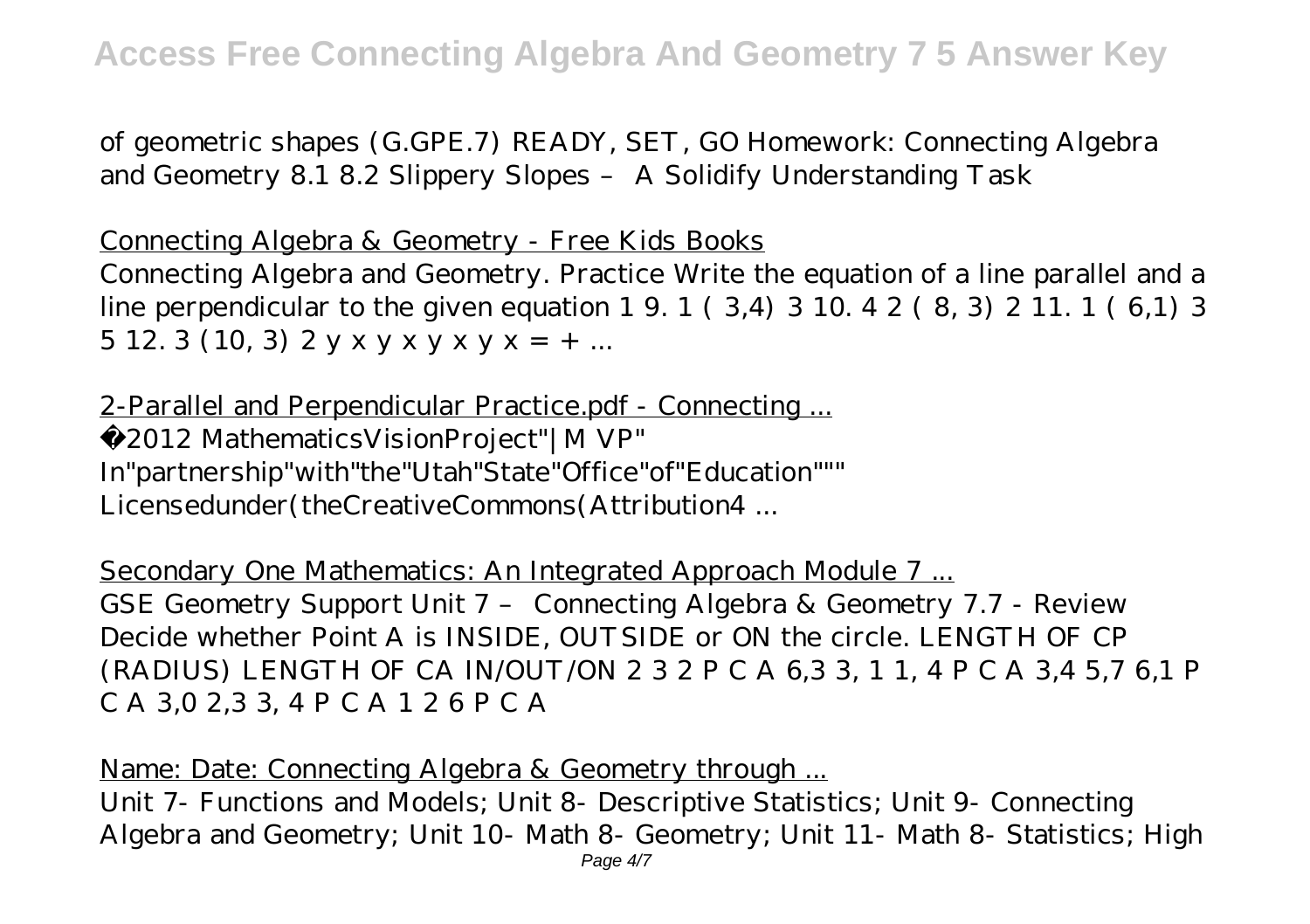School Mathematics. Introductory Math Unit Plans & Resources; Foundations of Math I Unit Plans & Resources. Foundations of Math I Idea Exchange ; Math I Unit Plans & Resources. Math ...

Secondary Curriculum / Unit 9- Connecting Algebra and Geometry Name:&&&&&Connecting&Algebra&and&Geometry&7.5\$ ©2012""Mathematics"Vision"Project|"MVP" In"partnership"with"the"Utah"State"Office"of"Education"""

Name:&&&&&&&&&&&&&&&&&&&&&&&&Connecting&Algebra&and ... Connecting Algebra & Geometry using Coordinates 5.3 - NDistances and Midpoints ame: 1. Find the length of the following segments 2. Given  $A(-2,7)$ ,  $B(4,5)$ ,  $C(-7,-1)$ , and  $D(3,-6)$ , find the length of the following segments a. Segment AB b. Segment BA c. Segment DC d. Segment AD

5.3 - Connecting Algebra & Geometry using Coordinates ...

About This Quiz & Worksheet. These questions will assess your grasp of the connections between geometry and algebra. Topics on the quiz include algebraic concepts and geometric concepts.

Quiz & Worksheet - Geometry & Algebra Connections | Study.com Unit 5 Connecting Algebra & Geometry. UNIT 5 VOCABULARY. Quizlet. Lesson Page 5/7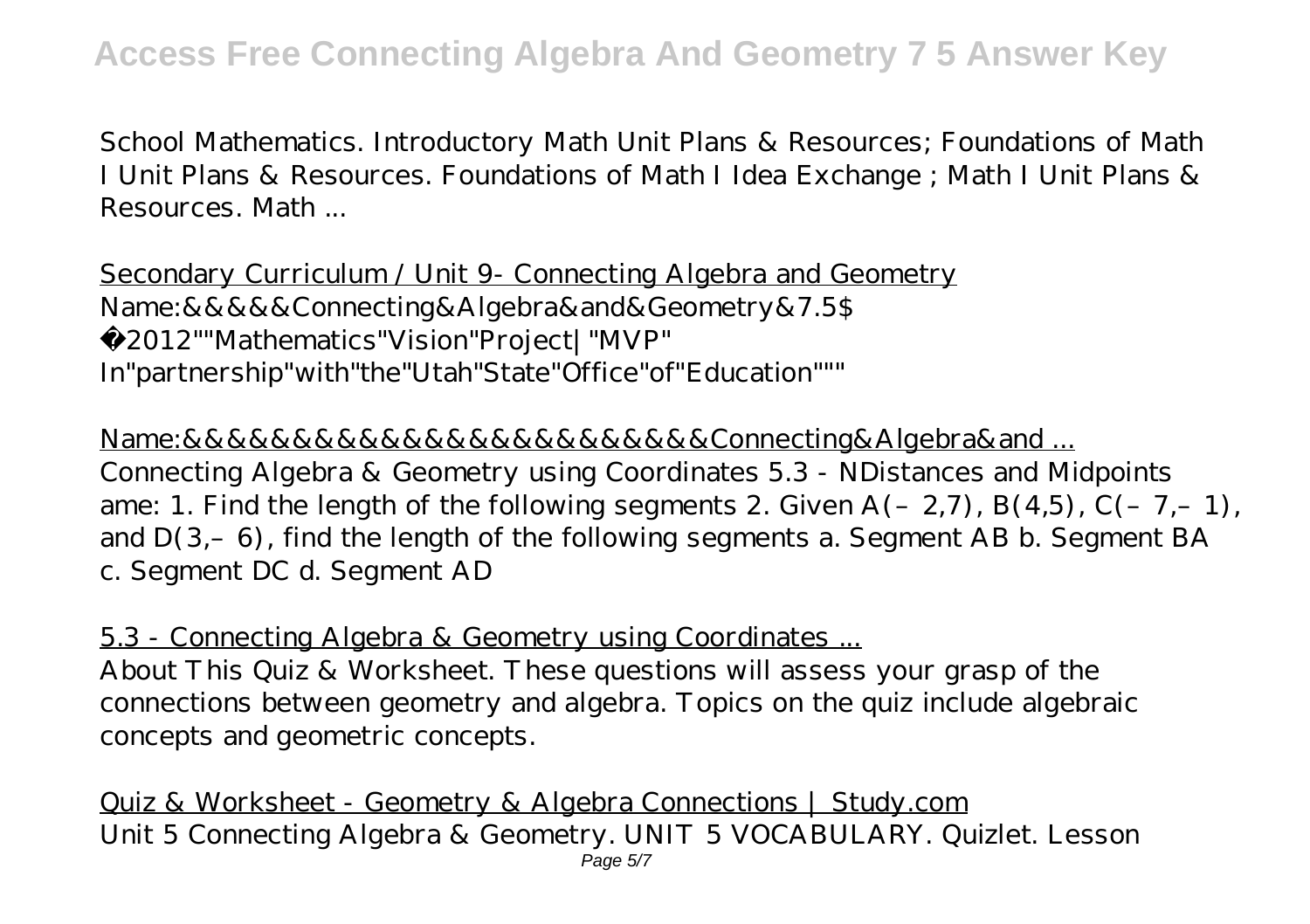Topics. 5.1 Go the Distance-Pythagorean Theorem Review. Review Videos. Additional Practice. pythagorean theorem GAMEs. 5.2 Go the Distance-Distance Formula. Distance formula game. 5.3 Dancers in the Middle-Midpoint Formula.

Unit 5 Connecting Algebra and Geometry - Weebly Unit 6 Connecting Algebra and Geometry Through Coordinates GGPE4 5 6 7 Use from HUMAN 26.0730010 at Forest Park High School

Unit 6 Connecting Algebra and Geometry Through Coordinates ... See how algebra can be useful when solving geometrical problems. If you're seeing this message, it means we're having trouble loading external resources on our website. If you're behind a web filter, please make sure that the domains \*.kastatic.org and \*.kasandbox.org are unblocked.

Equations and geometry | Algebra basics | Math | Khan Academy Mat230 Geometry CCLS - Module 4 - Connecting Algebra and Geometry through Coordinates (25 days - 7 weeks) Mathematical Practices Make sense of problems and persevere in solving them.